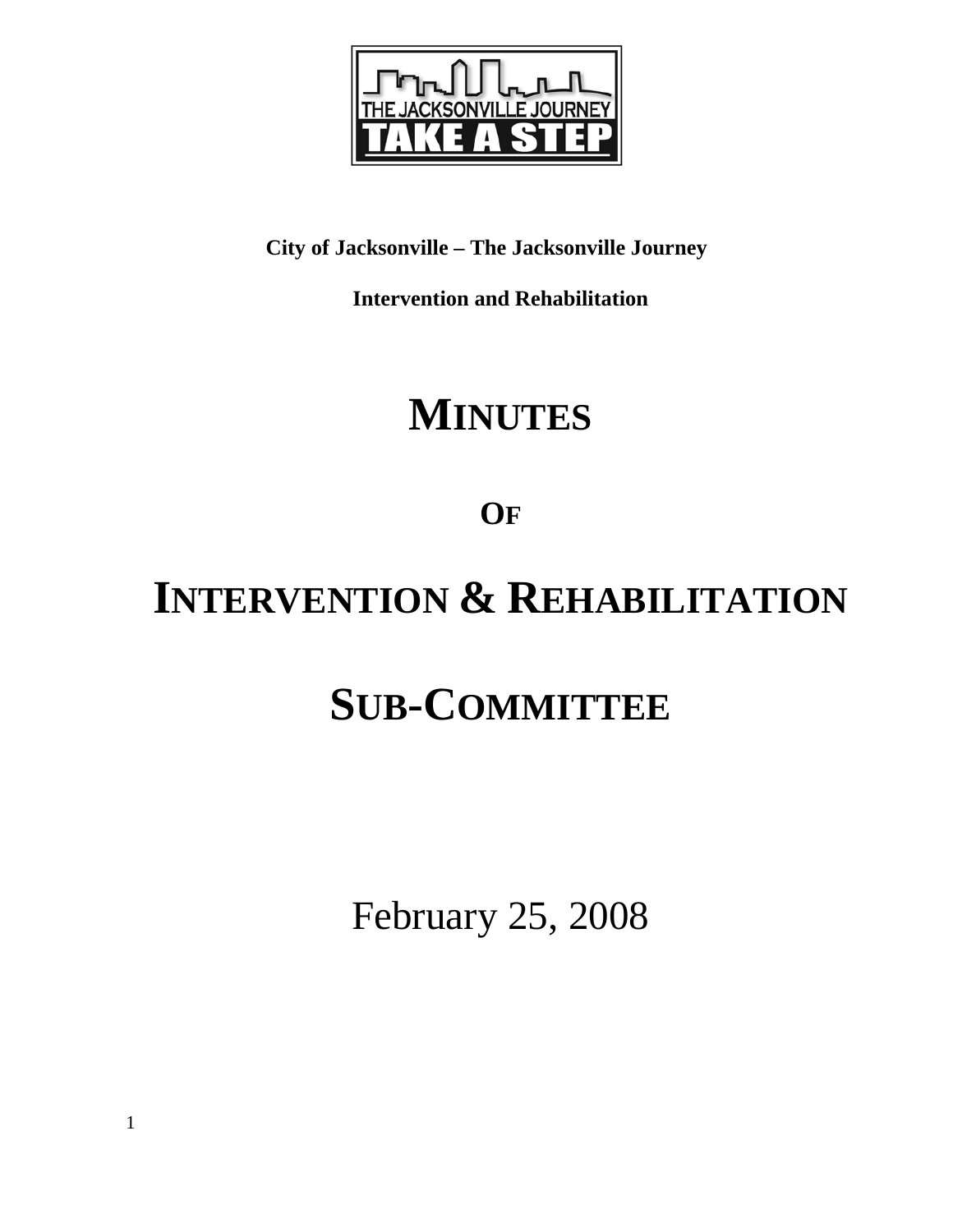# **The Jacksonville Journey – Intervention & Rehabilitation**

# **Sub-Committee**

**February 25, 2008** 

# **2:30 p.m.**

**PROCEEDINGS before the Jacksonville Journey – Intervention & Rehabilitation Sub-Committee taken on Monday, February 25, 2008, Edward Ball Building, 8th Floor – 214 N. Hogan Street, Jacksonville, Duval County, Florida commencing at approximately 2:30 p.m.** 

**Intervention & Rehabilitation Sub-Committee** 

**John Coxwell, Chair Ron Autrey, Member Bob Baldwin, Member Gordon Bass, Jr., Member Karen Bowling, Member Lad Daniels, Member Latroy Daniels, Member Ron Foster, Jr., Member Reginald Gaffney, Member Kevin Gay, Member Michael Hallett, Member Elder Harris, Member Wyllie Hodges, Member Joseph Hutchinson, Member Cal Jackson, Member Sharon Kirkland, Member Ray Reid, Member David Stevens, Member William Sulzbacher, Member Angelia Turner, Member Sherron Watson, Member**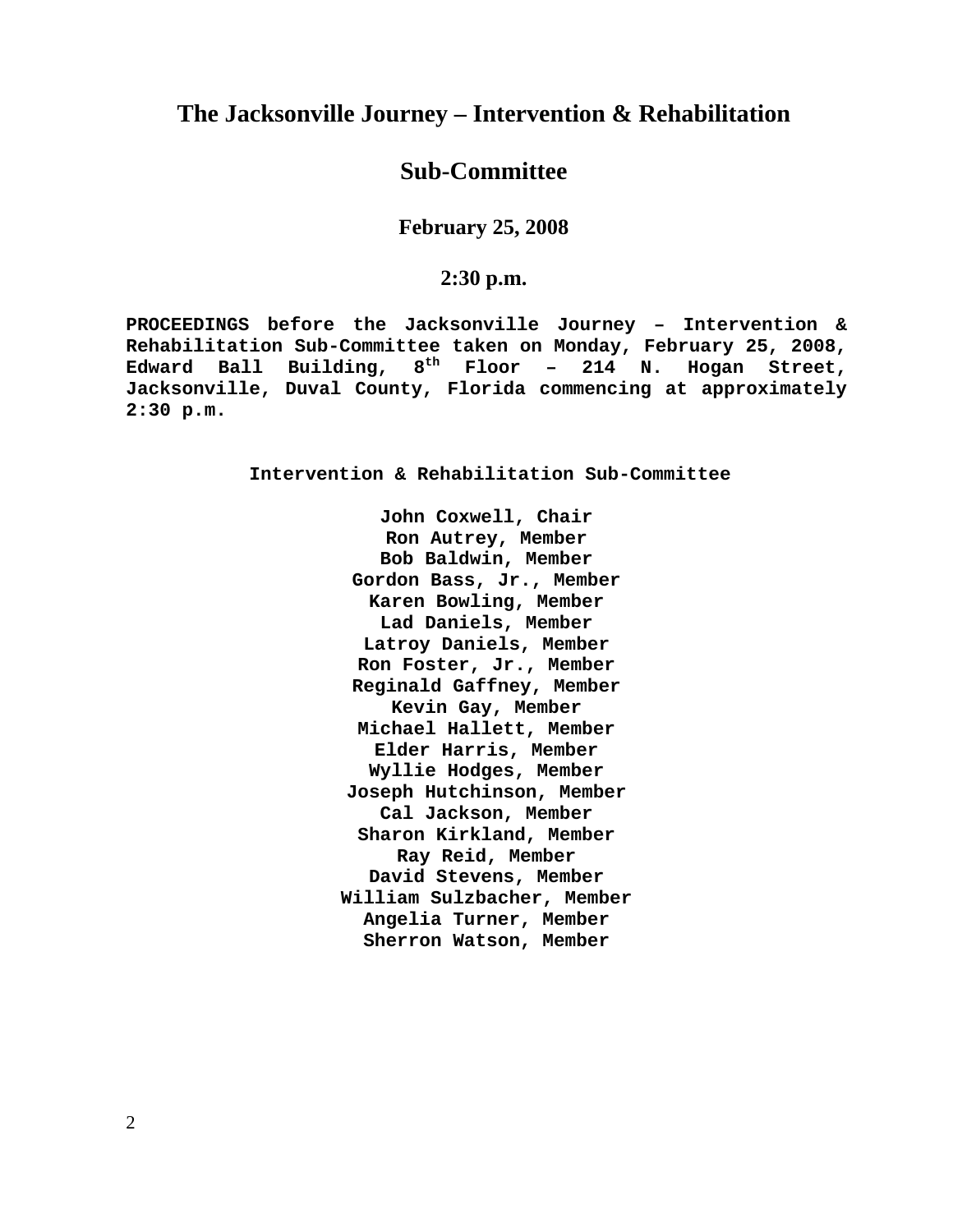### **APPEARANCES**

#### **COMMITTEE CHAIRS & MEMBERS:**

JOHN COXWELL, Chair RON AUTREY, Member BOB BALDWIN, Member GORDON BASS, JR., Member KAREN BOWLING, Member LAD DANIELS, Member LATROY DANIELS, Member REGINALD GAFFNEY, Member KEVIN GAY, Member MICHAEL HALLETT, Member RAYMOND REID, Member WILLIAM SULZBACHER, Member ANGELIA TURNER, Member

#### **ABSENTEE MEMBERS:**

RON FOSTER, JR., Member ELDER HARRIS, Member WYLLIE HODGES, Member JOSEPH HUTCHINSON, Member CAL JACKSON, Member SHARON KIRKLAND, Member DAVID STEVENS, Member SHERRON WATSON, Member

#### **STAFF:**

KERRI STEWART GINNY WALTHOUR SHAWN JEROR

#### **OTHERS PRESENT:**

CATHY CHADEAYNE, JREC DAVID COFFMAN, JACKSONVILLE SHERIFF'S OFFICE W. EARL KITCHINGS, CEO, SPORTIVATION DOUG MURR, CHARACTER FIRST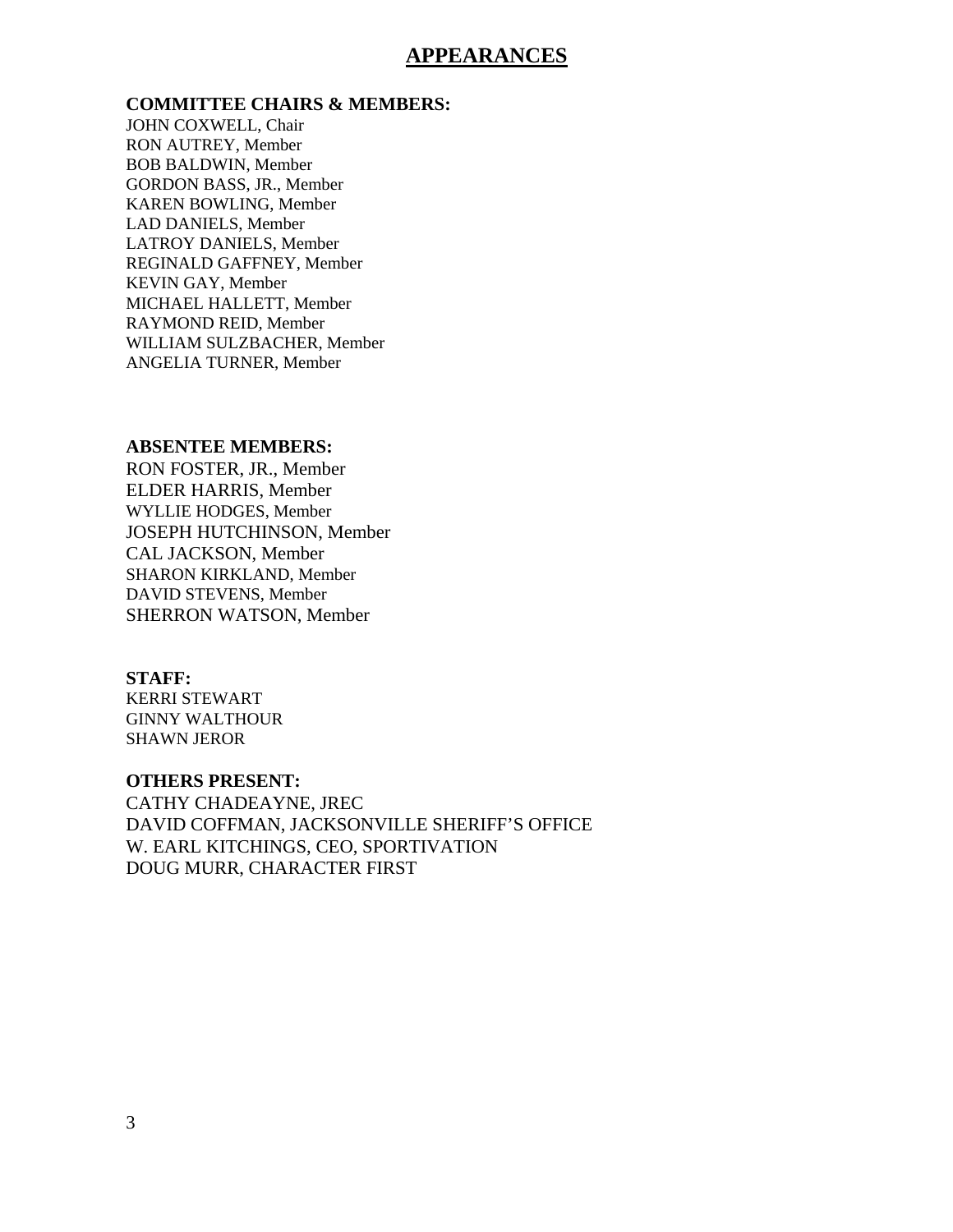#### **PROCEEDINGS**

February 25, 2008

Intervention and Rehabilitation Sub-Committee 2:30 p.m. **Call to Order and Comments.** Chairman Coxwell called the meeting to order at approximately 2:32 p.m.

**Purpose of Meeting.** Discuss the Mayor's crime initiative – The Jacksonville Journey – Take a Step – Intervention and Rehabilitation Sub-Committee.

Chairman Coxwell presented motion to approve the minutes from the last meeting. Motion was approved and carried.

Chairman Coxwell gave an overview of Steering Committee meeting housekeeping items.

The next item on the agenda was a presentation by Chief David Coffman from the Jacksonville Sheriff's office. His presentation gave an overview of the proposed program entitled *Project Safe Students in Schools* (PSSS). This presentation detailed the program goals and guidelines, illustrated its usefulness as a tool for School Resource Officers (SRO's), and compared and contrasted this program to the former Mentoring At-Risk Students (MARS) program utilized during 2003-2004. During and at the conclusion of his presentation, the floor was open to questions.

Q. Are the records destroyed after the child is no longer in the school system? Yes, there is no reason to retain those records. Q. Between the time that the MARS program was terminated and this program proposal, have any other programs been implemented? No.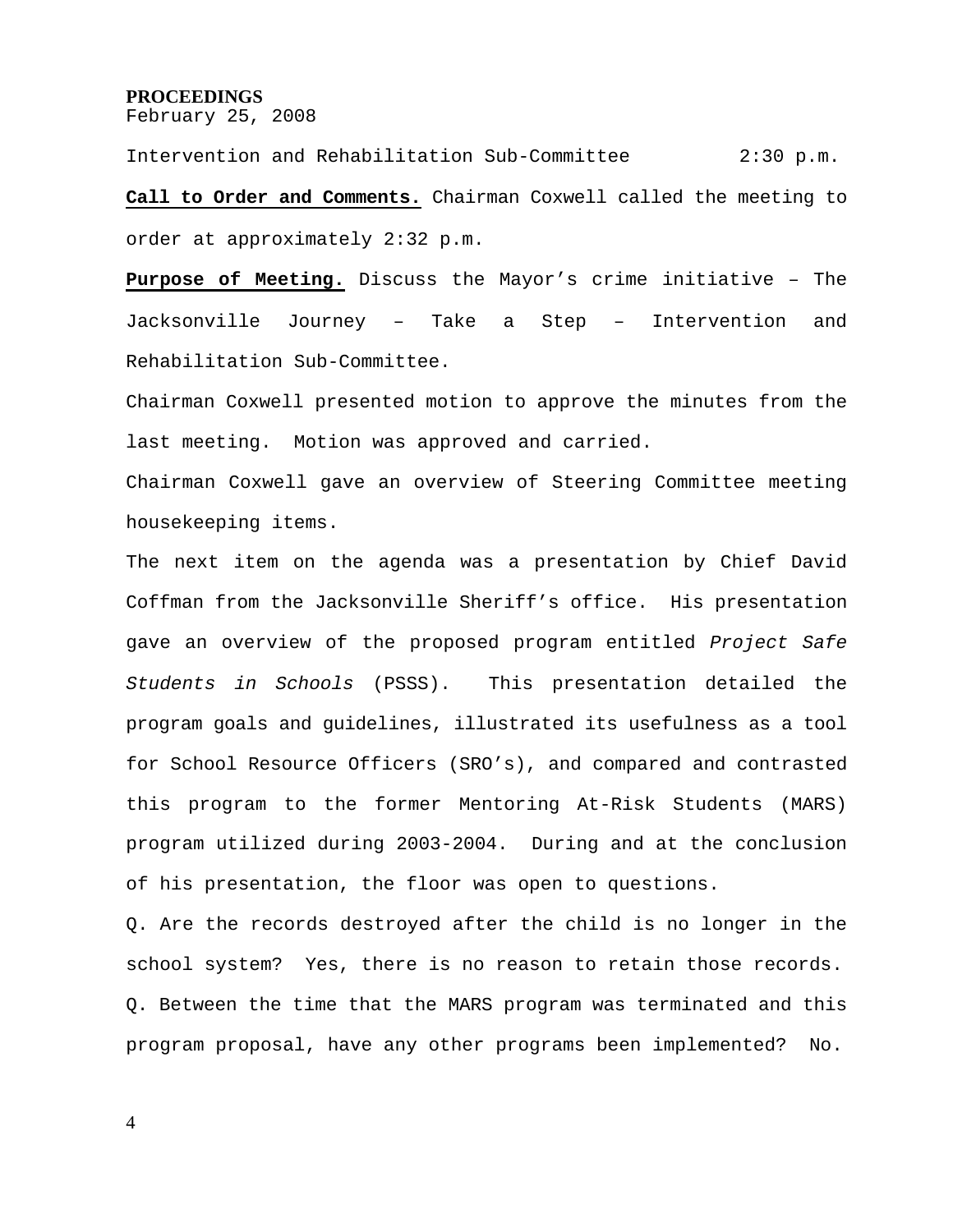Michael Hallett spoke to emphasize the differences between the MARS program and PSSS. One of his disagreements with the MARS program was that parents were not notified or involved with intervention measures being taken with their child. PSSS has included parent notification and participation in the program/ Q. What is the general course of action for conduct violations? We do not address classroom discipline. Our program addresses 54% of the level two violations and all level three and four violations.

Q. How can our sub-committee assist with the implementation of this program? Make recommendations to the steering committee. Q. Of the many programs through JSO, can a list be provided to the sub-committee to evaluate the best course of action for the future? The Jacksonville Sheriff's Office has many successful programs in place for intervention and rehabilitation. If a program is not successful, it is not continued.

Following the presentation and questions/answer session, Chairman Coxwell thanked Chief Coffman for his presentation.

Ron Autrey, member and chairman of the Juvenile Intervention Strategies Workgroup, introduced Jack Sears, CEO of the North Florida Council of the Boy Scouts of America, to present to the sub-committee the programs and resources available through his organization.

Q. What is your assessment of the unmet need? Being new to the area, my observation is that there seems to be a disconnect in the pooling of resources.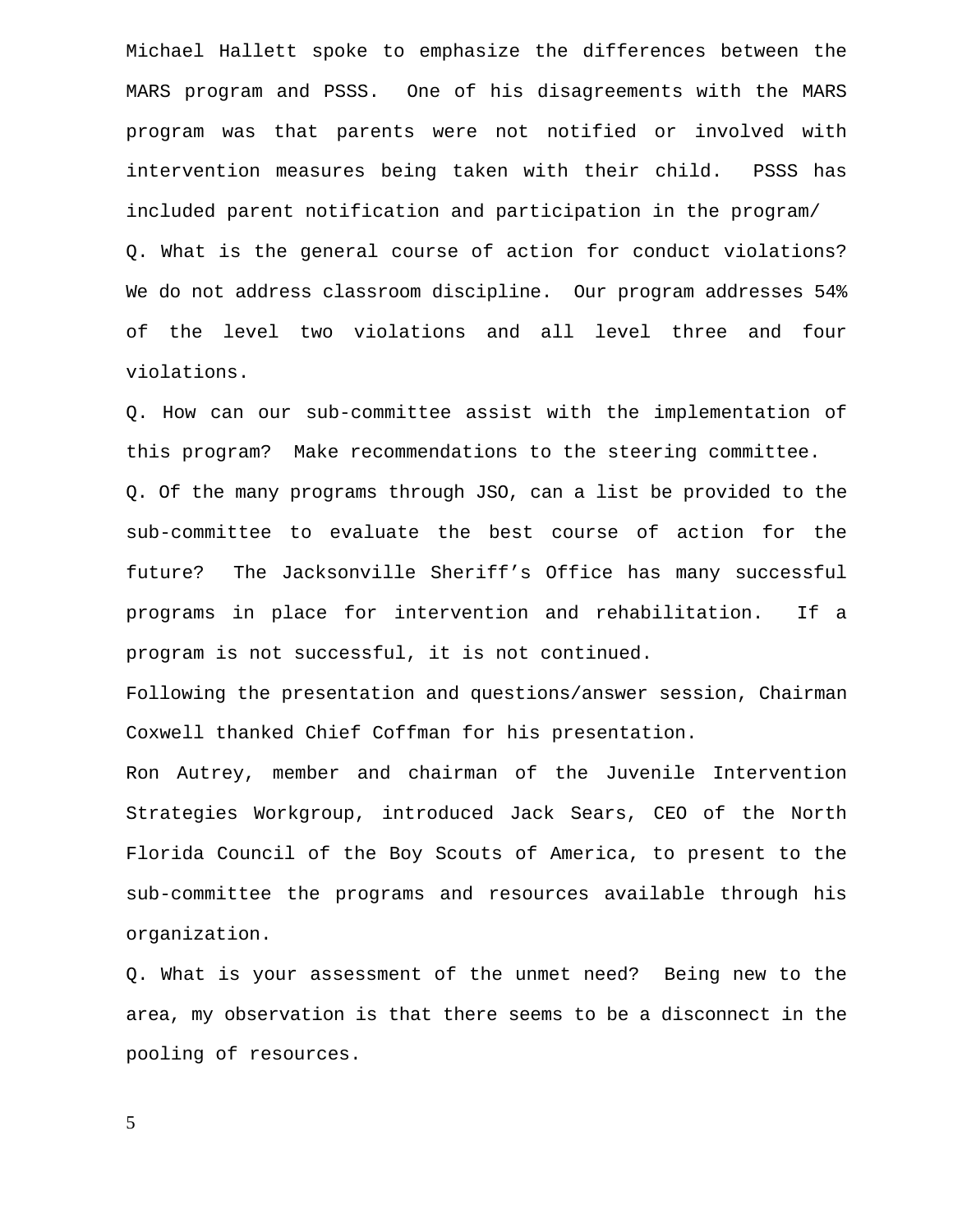Q. Is it possible to utilize the Boy Scout's resources to assist with Camp Jacksonville to extend the program from six weeks to a year long?

A. That would not be a problem as long as the program and goals are aligned with the mission, vision and goals of the Boy Scouts of America.

Q. Can you elaborate on your infrastructure? We have campgrounds just 45 minutes away, two full-time professional employees, and a 13 passenger van.

Q. Referring to what you describe as an unmet need, are you aware of any other cities that have a model as you describe? No, but I am encouraged by the efforts of Jacksonville Journey and the call to action.

Concluding the presentation and question/answer session, Chairman Coxwell thanked Mr. Sands.

Chairman Coxwell then introduced Betty Holzendorf. Ms. Holzendorf, former state senator and Steering Committee cochairperson, spoke to the sub-committee on the focus of the "journey". She stated that the purpose was to intervene in the process of what takes a person from at-risk to a criminal or felon. She also stated that the plan of action should be the best plan of action with the funding and resources available. Additionally, the sub-committee should also make long-range considerations to determine what action can be taken for crime prevention. She stated that education is key, and targeting 16 – 25 year olds is imperative. She thanked all of the members of the sub-committee for the work they are doing.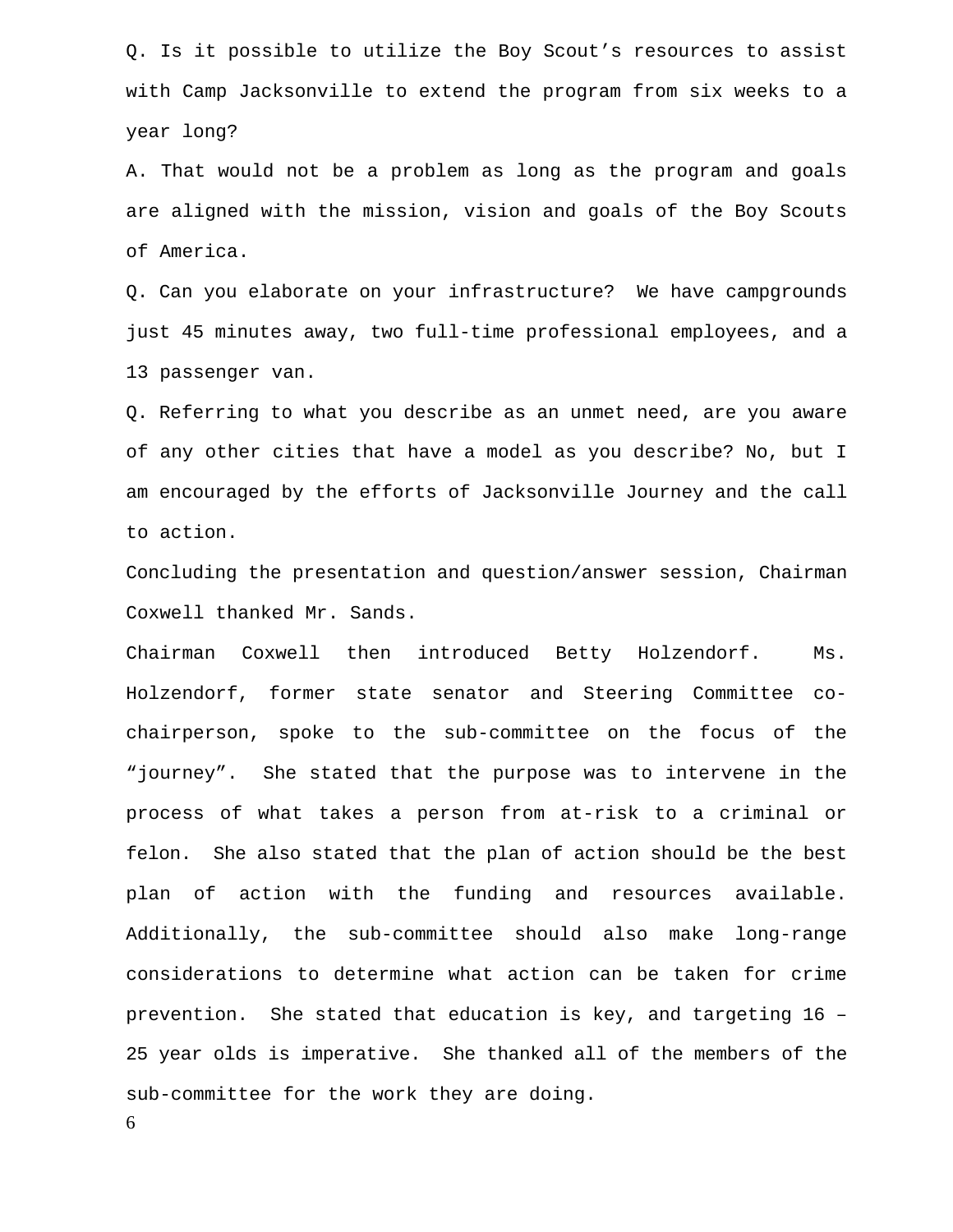Chairman Coxwell thanked Ms. Holzendorf and moved on to the next topic on the agenda – Reports on workgroup meetings. William Schulsbacher reviewed the discussions from the Juvenile Intervention Strategies Workgroup meeting. He requested that the workgroup meet again.

Ray Reid discussed the workgroup meetings by the Employer/ Employment Strategies Workgroup.

Kerri Stewart noted that many speakers were recommended to speak to the sub-committee on various topics. She suggested that they speak to the members at the workgroup level and the workgroup report back to the sub-committee on their findings.

The issue of compiling a list of available resources was discussed by sub-committee members. Organizations to contact regarding compiled listings were:

- Office of Community Services
- United Way
- Department of Health

Kevin Gay provided a report to the sub-committee on the workgroup meeting of the Adult Re-Entry Strategies Workgroup. He stated that that workgroup also needed to schedule another meeting. Director Gordon Bass with the Jacksonville Sheriff's Office asked for Cathy Chadeayne with the Jacksonville Re-Entry Center to give a brief update on the federal, state and local re-entry efforts. She provided a handout of information covering their interaction with inmates prior to release, assisting released offenders with programs and resources, and needs to improve their program.